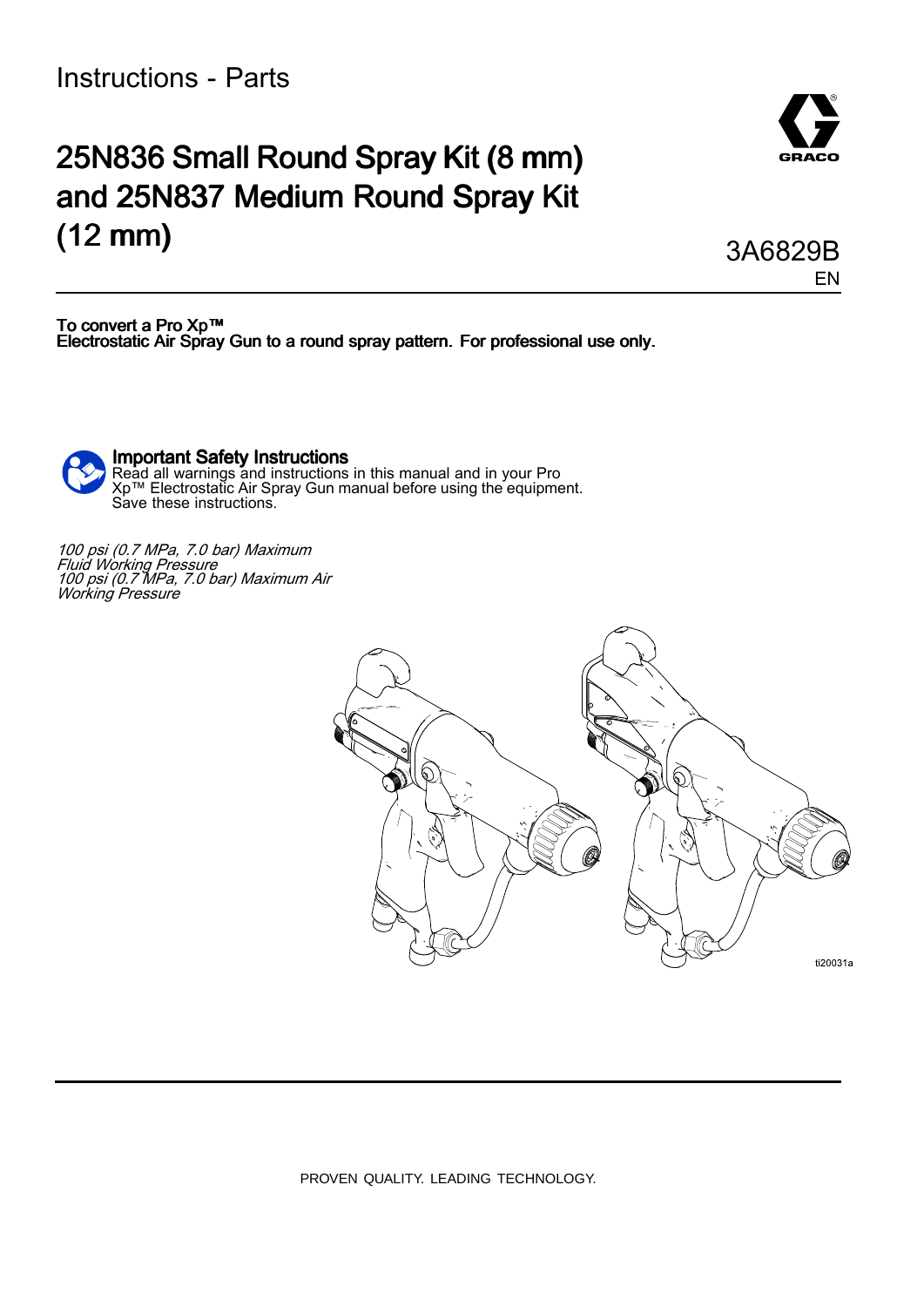# **Related Manuals**

| <b>Manual</b><br>No. | <b>Description</b>                                                 |
|----------------------|--------------------------------------------------------------------|
| 3A2494               | Pro Xp Electrostatic Air Spray Gun                                 |
| 3A2495               | Pro Xp Electrostatic Air-Assisted Spray<br>Gun                     |
| 3A2496               | WB100 Isolation System and Pro Xp 60<br><b>WB Gun</b>              |
| 3A2497               | WB3000 Isolation System and Pro Xp<br>60 AA WB Gun                 |
| 333010               | Pro Xp Auto Air Spray Gun                                          |
| 333011               | Pro Xp Auto AA Spray Gun                                           |
| 333012               | Pro Xp Auto Waterborne Air Spray Gun<br>and WB100 Isolation System |
| 333013               | Pro Xp Auto Waterborne AA Spray Gun<br>and WB3000 Isolation System |

# Overview

Round spray kits provide <sup>a</sup> swirling, slow, round cone pattern for excellent finish and transfer efficiency.<br>The fan valve can be used to adjust pattern size. The fan valve can be used to adjust pattern size. Round spray kits work best with low to medium production rates.

- Part No. 25N836 small pattern (8 mm) Uses <sup>a</sup> dual inner and outer atomizing air design for improved atomization at low air flows. Produces smaller patterns less than 4 inches. Best for flow rates below <sup>8</sup> oz/min.
- Part No. 25N837 medium pattern (12 mm)<br>Lises a dual inner and outer atomizing air. Uses <sup>a</sup> dual inner and outer atomizing air design for improved atomization at low air flows. Produces smaller patterns less than 6 inches. Best for flow rates up to <sup>12</sup> oz/min.



| <b>Item</b> | <b>Description</b> |  |  |
|-------------|--------------------|--|--|
|             | Fluid flow         |  |  |
| Α1          | Outer air flow     |  |  |
| А2          | Inner air flow     |  |  |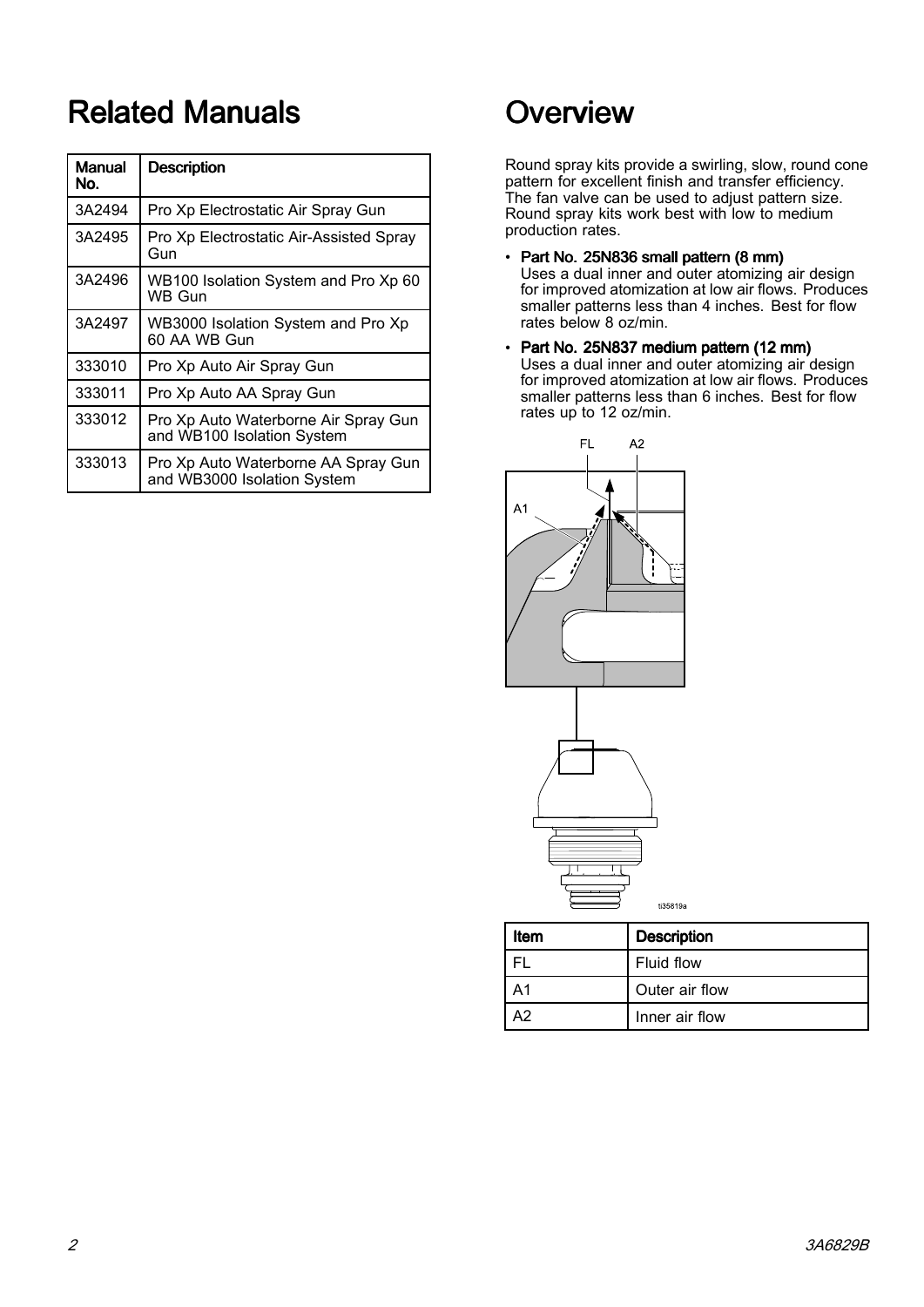## <span id="page-2-0"></span>**Installation**



### **FIRE AND EXPLOSION HAZARD**

To prevent fire and explosion, turn off electrostatics and follow the Flushing procedure in your electrostatic gun manual before installing this kit.

PRESSURIZED EQUIPMENT HAZARD

This equipment stays pressurized until pressure is manually relieved. To help prevent serious injury from pressurized fluid, such as splashing, follow the Pressure Relief Procedure in your electrostatic gun manual before installing this kit.

- 1. Flush the gun as instructed in your electrostatic gun manual.
- 2. Follow the Pressure Relief Procedure in your electrostatic gun manual .
- 3. Remove the retaining ring and air cap. NOTE: Trigger the gun while removing the nozzle to help drain the gun and prevent any paint or solvent left in the gun from entering the air passages.
- 4. Trigger the gun while removing the fluid nozzle. NOTE: Use non-silicone grease, Part No. 111265, on the small o-ring (4c). Do not over-lubricate. Do not lubricate the conductive contact ring (4b).
- 5. Make sure the conductive contact ring (4b) and the o-ring (4a) are in place on the round spray nozzle  $(\tilde{4})$ . Lightly lubricate the o-ring  $(4a)$ .
- 6. Make sure the electrode needle is finger-tight.
- 7. Trigger the gun while installing the fluid nozzle (4) with the multi-tool provided with the gun. Tighten until the fluid nozzle seats in the gun barrel (1/8 to 1/4 turn past hand-tight).
- 8. Mare sure that the o-rings (4c and 4d) are in place. Slide the inner air cap (3) over the electrode and thread it onto the nozzle.
- 9. Press on the round spray diffuser (3c) and install the air cap (5). Reinstall the retaining ring (6).

**NOTE:** Items marked with a  $\star$  are shown for reference and are not included in the kit.



Figure <sup>1</sup> Round Spray Air Cap, Diffuser, and **Nozzle** 

10. Test the gun resistance as instructed in your gun manual.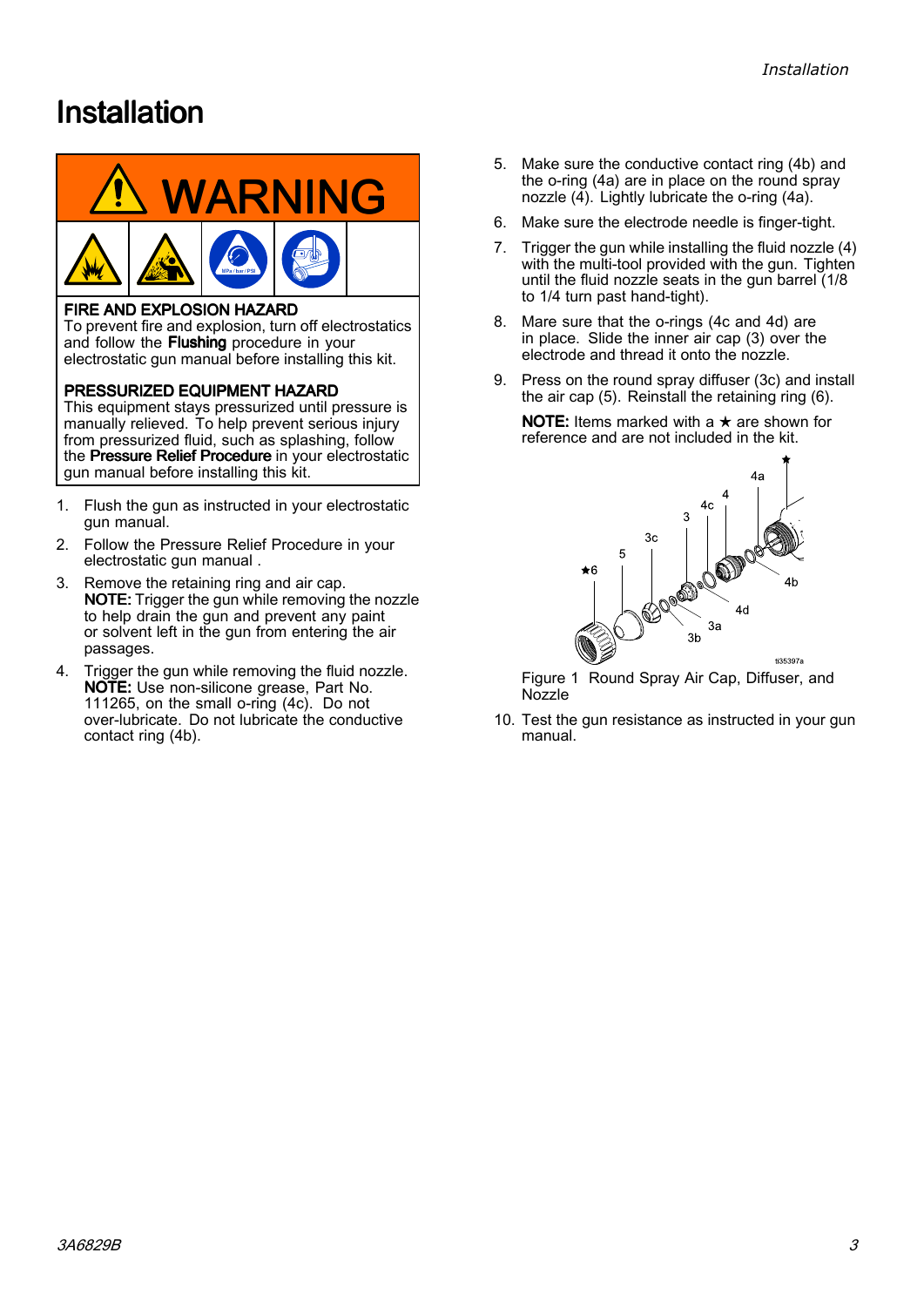## Fluid and Air Flow Adjustment

In many round spray applications, it is desirable to use <sup>a</sup> very low air cap flow to minimize pattern velocity and maximize efficiency. Follow this procedure to achieve the most efficient pattern.

- 1. Close the fan valve by turning the valve fully clockwise. This controls the outer air flow.
- 2. Close the atomizing valve fully counterclockwise and then open it one turn. This controls the inner air flow.
- 3. Open the ES on/off valve and then adjust the gun air inlet pressure to maintain <sup>45</sup> psi at the gun inlet. The LED indicator should remain green.
- 4. Turn off the ES on/off switch.
- 5. Adjust the fluid pressure to the gun to achieve the desired fluid flow rate.
- 6. Spray <sup>a</sup> test pattern to check the atomization level.
	- To improve the atomization, increase the<br>linner air flow by turning the atomization y inner air flow by turning the atomization valve clockwise.
	- If more air flow is needed, increase the gun inlet pressure.
- 7. To reduce the pattern size, add outside air and increase the air flow by opening the fan valve.
- 8. When you are ready to begin spraying, turn the ES on/off switch to on.

## Cleaning the Air Cap

To clean the air cap, do the following:

- 1. Follow the Pressure Relief Procedure in your electrostatic gun manual.
- 2. Remove the retaining ring and outer air cap.
- 3. Unthread the inner air cap to remove the inner air cap and diffuser.
- 4. Soak the parts in <sup>a</sup> compatible solvent and blow the passages out with air.
- 5. If you suspect that some passages are plugged, use <sup>a</sup> screwdriver to pry off the diffuser from the inner air cap to inspect the inner fluid flow passages.



6. Use <sup>a</sup> thin tool to pry the deflector from the inner air cap to expose the inner air flow passages. Be very careful not to damage or distort the edges of the parts.



7. After cleaning, verify that all the o-rings are in place. Reassemble the air cap.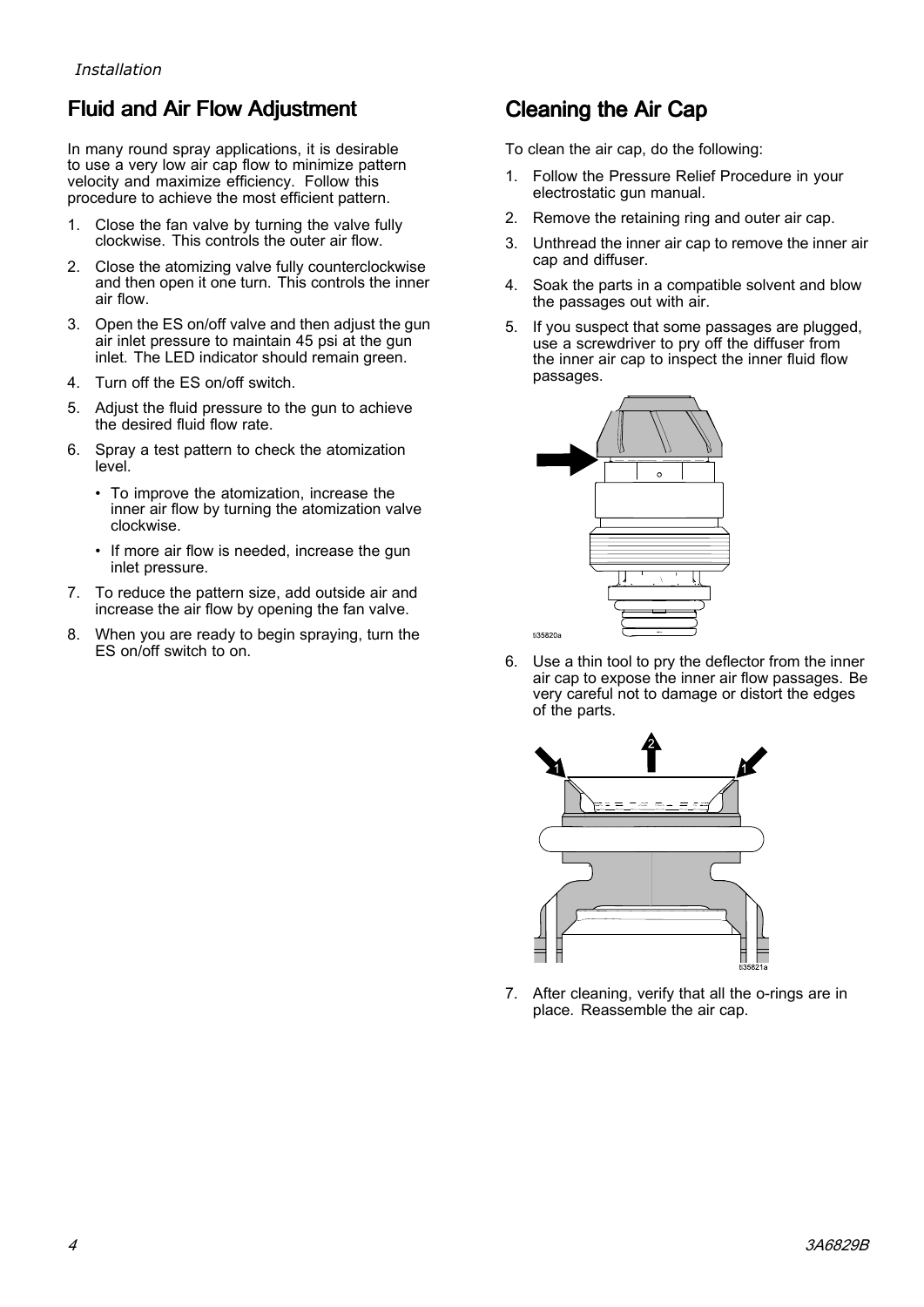| <u> 1989 - Andrea Santa Andrea Andrea Andrea Andrea Andrea Andrea Andrea Andrea Andrea Andrea Andrea Andrea Andr</u> |  |  |
|----------------------------------------------------------------------------------------------------------------------|--|--|
|                                                                                                                      |  |  |
|                                                                                                                      |  |  |
|                                                                                                                      |  |  |
| <u> 1989 - Jan James James Barnett, fransk politik (d. 1989)</u>                                                     |  |  |
|                                                                                                                      |  |  |
|                                                                                                                      |  |  |
|                                                                                                                      |  |  |
|                                                                                                                      |  |  |

**Notes**